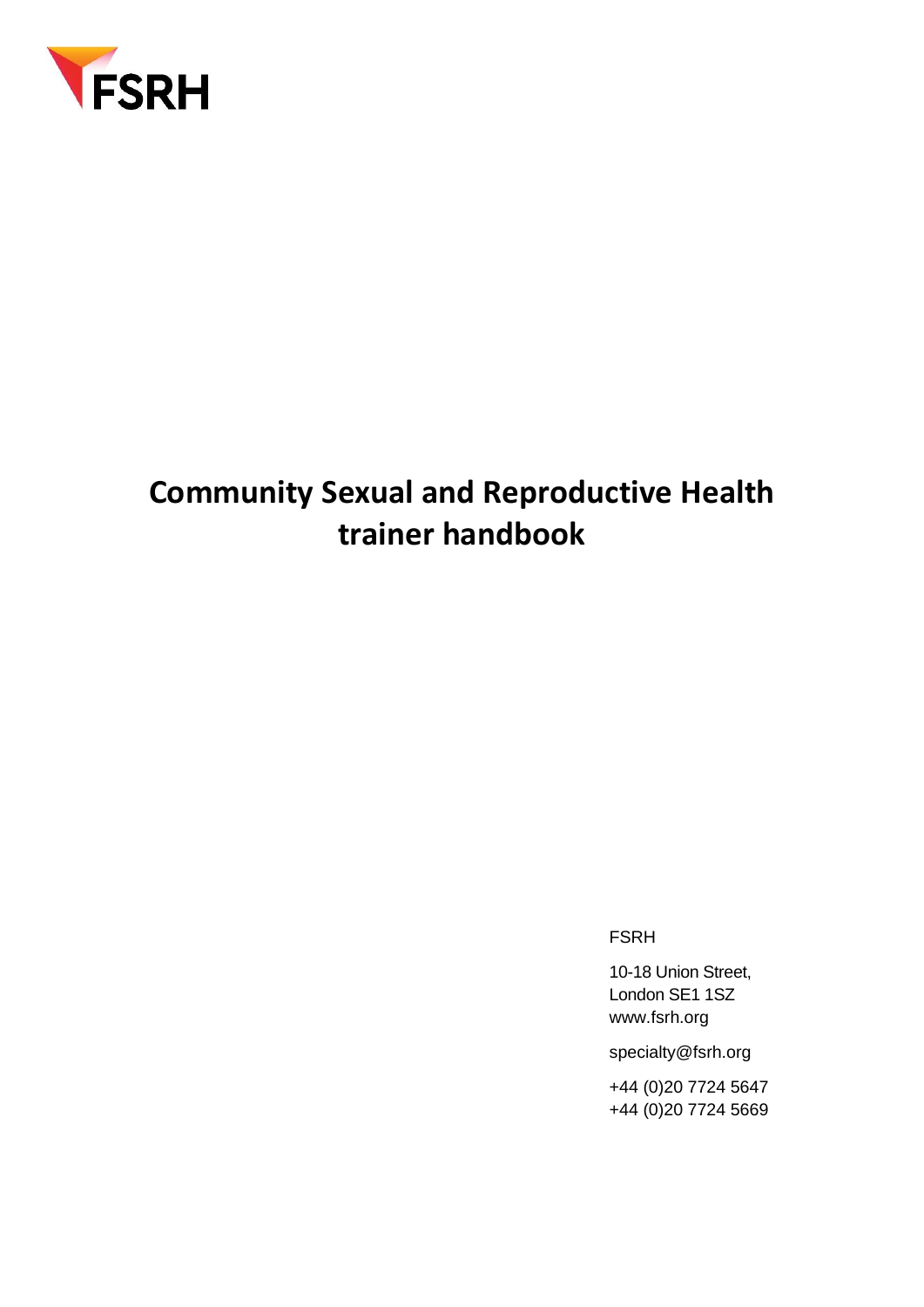### **Content**

- <span id="page-1-0"></span>1. [2017 CSRH Curriculum](#page-1-0)
- <span id="page-1-1"></span>2. [Delivering postgraduate training in CSRH](#page-1-1) – Who manages training?
	- Role of the FSRH
	- Training Programme Directors (TPDs) roles and responsibilities
	- Educational Supervisors and Clinical Supervisors Roles and responsibilities
- 3. [Annual review of training \(ARCP\)](#page-5-0)  information for trainers
- 4. [Approval for a Training Programme or the addition of a new Training](#page-5-0) Programme or [site.](#page-5-0)
- 5. [List of recommended Courses for the CSRH trainee](#page-7-0)
- 6. [Useful resources for trainers](#page-9-0)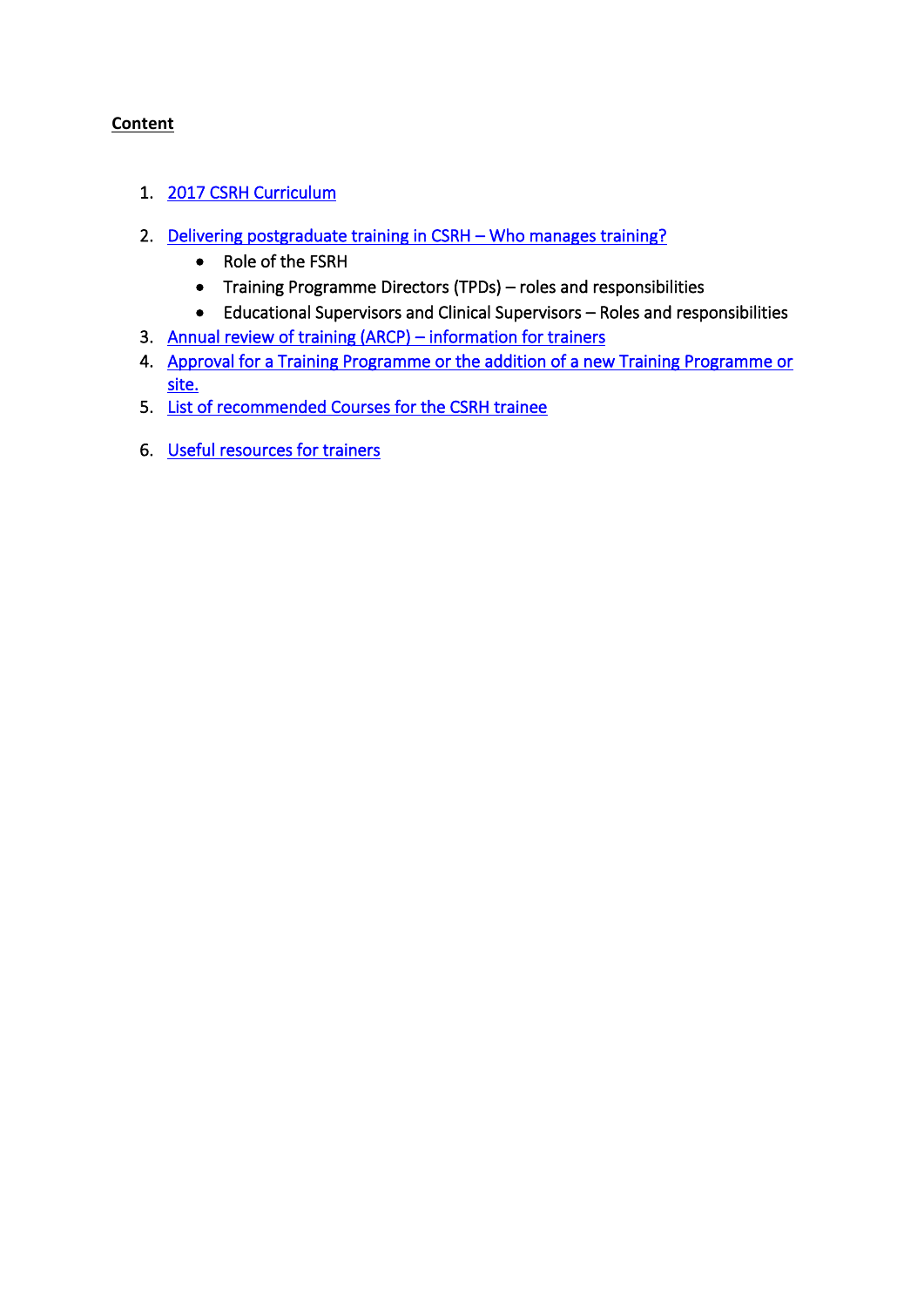# 2017 CSRH Curriculum

CSRH training is a six-year programme, divided into basic, intermediate and advanced training, across 15 modules.

- Basic training: ST1, ST2 and ST3 (3 years)
- Intermediate training: ST4 and ST5 (2 years)
- Advanced training: ST6 (1 year)

To download the entire curriculum, see the link at the foot of this webpage.

### **The modules are listed below:**

- Module 1 Basic Clinical Skills
- Module 2 Contraception
- Module 3 Unplanned Pregnancy & Abortion Care
- Module 4 Gynaecology
- Module 5 Specialist Gynaecology
- Module 6 Pregnancy
- Module 7 Menopause & PMS
- Module 8 Genitourinary Medicine
- Module 9 Public Health
- Module 10 Teaching, Appraisal & Assessment
- Module 11 Ethics and Legal Issues
- Module 12 Leadership, Management & Governance
- Module 13 IT, audit and Research
- Module 14 Sexual Assault
- Module 15 Sexual Problems

### [CSRH 2017 Specialty Curriculum](https://www.fsrh.org/documents/csrh-2017-specialty-curriculum/)

The GMC approved the CSRH curriculum, including its content and structure in 2017, since then, the curriculum has had two small revisions, both approved by the GMC; every CSRH trainee completes this same curriculum. Although there are no sub-specialties, there should be opportunity to develop a special interest within this field, particularly in your final year.

A trainee must maintain any level 3 skills that they gain – these will be assessed every year after they have been signed off. See the document below for more information.

Many trainees and trainers make the mistake of concentrating only on the logbook of competencies. This is just one part of the curriculum – always study the curriculum and syllabus carefully, as well as checking the list of competencies within each module.

### Specific Curriculum Issues - Skills relating to Evacuation of the Uterus

Although you can use WPBAs of surgical abortion (STOP) in lieu of WPBAs of Evacuation of Retained Products of Conception (ERPC), the reverse is not true – you cannot use ERPC in place of STOP.

Please note that you should demonstrate your continuing experience in [the broader aspects of](https://www.fsrh.org/documents/the-broader-aspects-of-management-of-miscarriage/)  [management of miscarriage.](https://www.fsrh.org/documents/the-broader-aspects-of-management-of-miscarriage/)

[GMC 2016 Edition Gold Guide: A reference guide for postgraduate specialty training in the UK](https://www.gmc-uk.org/education/undergraduate/15_6_provisions_of_the_gold_guide.asp)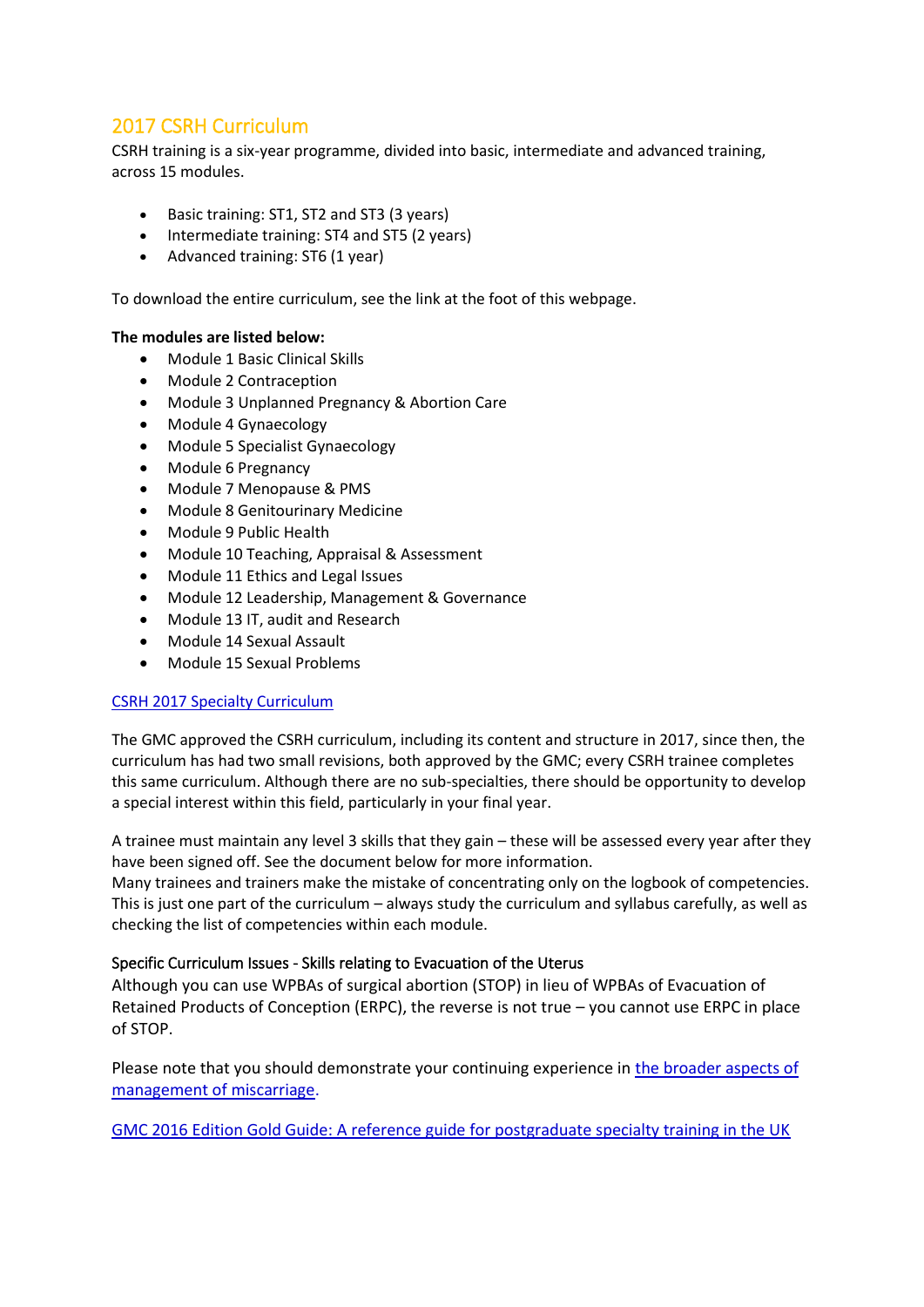# Delivering postgraduate training in CSRH – Who manages training?

### **Postgraduate medical education has a clear training structure, which Postgraduate deans deliver locally.**

[The lead dean for CSRH is Dr](https://www.copmed.org.uk/key-staff/dr-ann-boyle) Ann Boyle.

At a local level, the training programme is managed by the Training Programme Director (TPD), with support from the local Deanery. Although a separate specialty, the CSRH Training Programme sits within the School of Obstetricians & Gynecology; the TPD will usually attend O&G School Board Meetings and receive support from the O&G Head of School. In some CSRH training programmes, the TPD can also be an Educational Supervisor.

Each trainee within the CSRH specialty training programme is allocated an Educational Supervisor. Although the Educational Supervisor takes the leading role in the trainee's development, the process is a team effort.

Trainees have prime responsibility for your learning; this reflects how important it is that they develop lifelong learning skills, and how these skills underpin their continuing fitness to practice.

The explicit learning outcomes of the CSRH curriculum and logbook competencies enhance trainees' accountability and also support them as learners capable of assessing their own progress. By including learning resources in the curriculum and on the website, we are supporting self-managed learning, not only by giving trainees responsibility for their own learning, but also the means to do so.

### Role of the FSRH

The Faculty supports all education, training and assessment that the CSRH specialty training requires. A [Specialty Advisory Committee \(SAC\)](https://www.fsrh.org/about-us/fsrh-committees/) deals with all CSRH specialty training issues. The small numbers of CSRH trainees means that FSRH performs some roles that LETB/Deaneries usually manage for larger specialties

### Training Programme Directors (TPDs) – roles and responsibilities

TPDs are responsible for designing educational experiences for trainees and ensuring that they remain suitable over time. These experiences include a range of CSRH community and hospital posts, linked with seminars and courses which match the needs of both learners and the curriculum. TPDs manage a team of trainers who are in tunr accountable to the TPD. TPDs are appointed through open competition by local Deaneries/LETBs. Each LETB will have a person specification and it should recommend the minimum number of Programmed Activities in the individual's job plan that are required to undertake the TPD role.

Because the CSRH training programme sits within the School of O&G, TPDs should maintain good links with their local Head of School for O&G.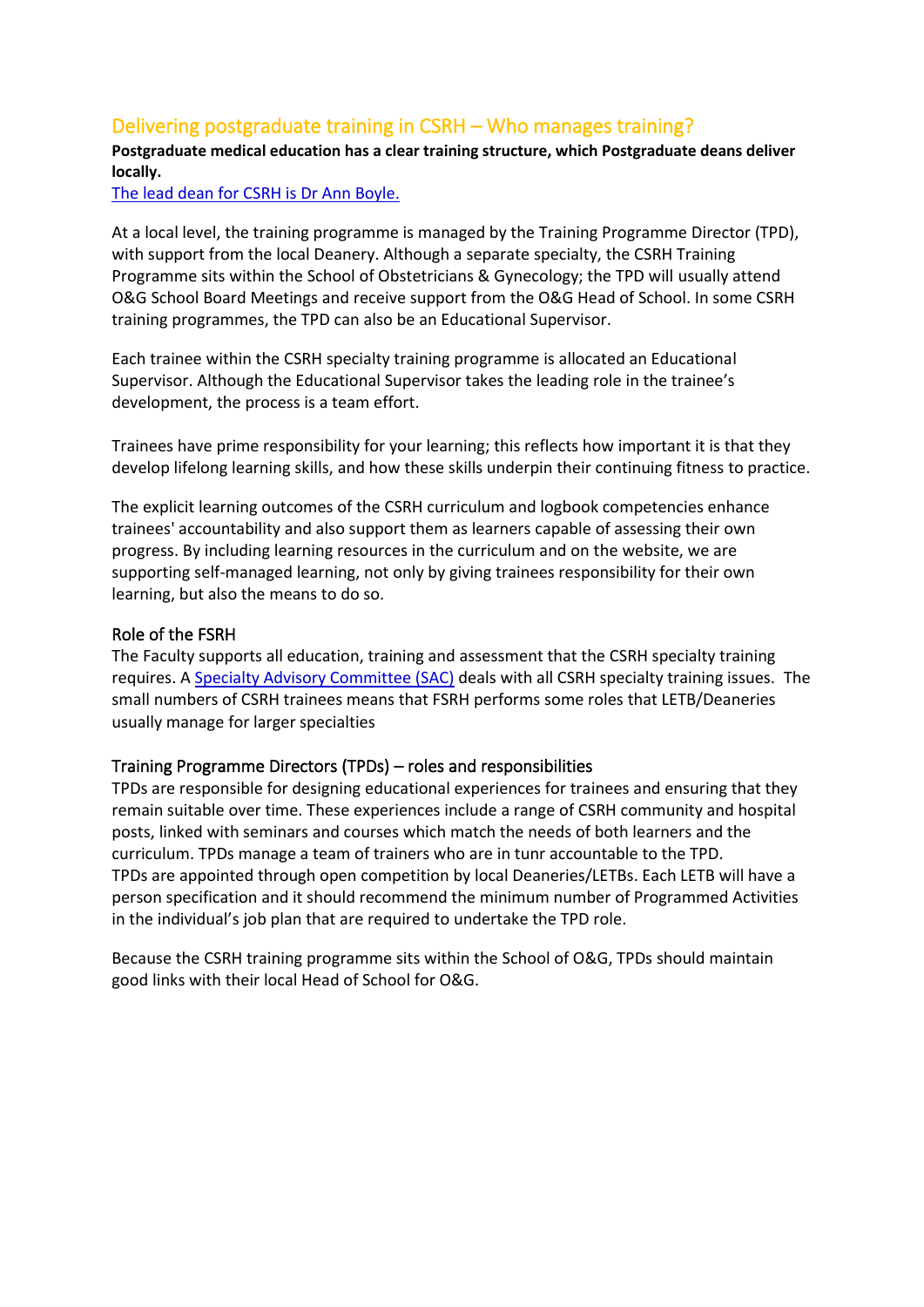### Educational Supervisors and Clinical Supervisors – Roles and responsibilities

Educational Supervisors and Named Clinical Supervisors ('trainers') who are medically qualified [must be recognised and/or approved in line with GMC guidance](http://www.gmc-uk.org/education/10264.asp) on the 'Role of the Trainer' and its implementation plan. Deaneries/LETBs and the Faculty also provide useful training and guidance for trainers.

\*Each trainee has a specific individual who acts as the Educational Supervisor for their entire training programme, which the Faculty records. The Educational Supervisor must be a consultant or senior SAS doctor within Sexual & Reproductive Health.

Within many placements and for many specialty training modules, the Educational Supervisor may choose to delegate day-to-day supervision to named Clinical Supervisors (e.g. colleagues in O&G, GUM or Public Health) without requiring any formal approval from the Faculty. Trainers may also include non-medical professionals.

However, FSRH must be informed of any changes to the Training Programme e.g. change of Educational Supervisor or TPD. This can be done via the FSRH Specialty Training Programme Approval form.

\*The Educational Supervisor has overall responsibility for a trainee's educational management plan and for monitoring a trainee's progress. They must therefore stay in regular contact and should meet for a structured review at least every four months. The Educational Supervisor should also complete trainees' Induction/Appraisal forms and ES reports ahead of ARCP panel meetings.

\*Although the Educational Supervisor may delegate assessments of competence to Named Clinical Supervisors and other trainers, good practice requires him/her to review and countersign these assessments. The Educational Supervisor must also counter-sign:

- every obligatory assessment (such as those that confirm competence or confirm continuing competence afterwards)
- any completion of an entire module within the trainee's e-Portfolio.

CSRH trainers have several responsibilities:

- overseeing the trainee's daily work when posted in the community or in a hospital
- holding regular feedback meetings with the trainee
- being the trainee's initial point of contact for training opportunities, progress and resources
- ensuring that their learning environment meets national standards, as defined by the local Deanery/LETB and quality assured by the GMC
- continually assessing the trainee via WPBAs this also allows the Educational Supervisor to monitor curriculum coverage and identify gaps.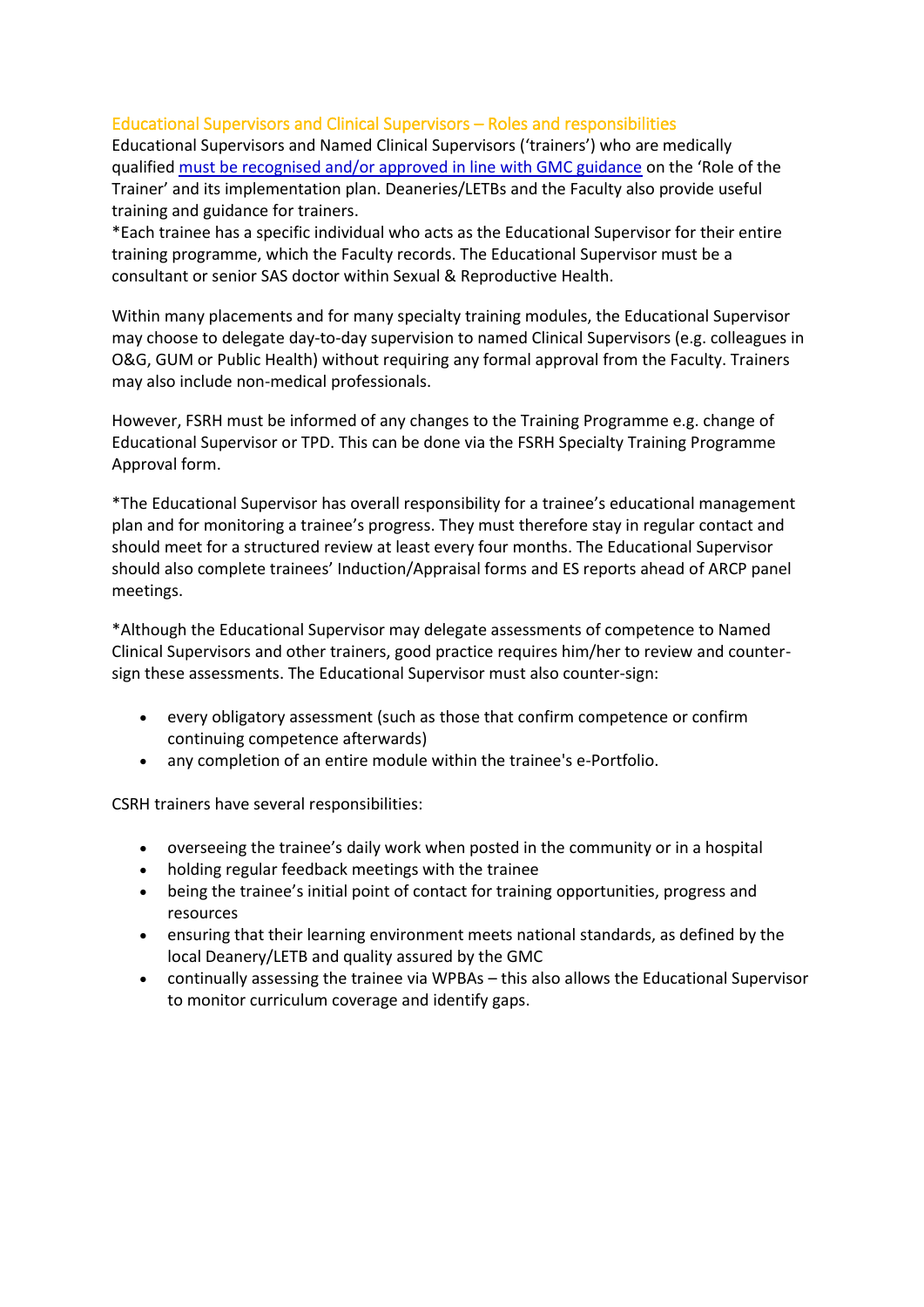# Annual review of training (ARCP) – information for trainers

### Educational Supervisor's Report

Educational Supervisors should use this form for their annual reports to ARCP panels. The report can be found (& completed) online via the CSRH ePortfolio. If you are having difficulty accessing the report, please contact the specialty Officer at specialty officer@fsrh.org.

Although Educational Supervisors learn about the ARCP process as part of their professional development and accreditation (to GMC standards), we have found that trainers find it useful to participate as a member of an ARCP Panel. We therefore recommend taking up any opportunity to do this – ideally for a CSRH trainee. Although invitations will be issued, early volunteers are always welcome. Alternatively, educational supervisors can offer to sit as an external representative on a local panel for another specialty.

# <span id="page-5-0"></span>Approval for a Training Programme or the addition of a new Training Programme or site.

The GMC is responsible for approving all Postgraduate training sites. If a centre or NHS Trust wishes to start a training programme or use a new site, [it must follow the GMC's instructions](http://www.gmc-uk.org/education/27031.asp). To apply for approval, the TPD or Educational Supervisor should work with their local Deanery/LETB to apply for approval on the GMC's new form B. You can find this on the GMC website or at GMC Connect. Please note that trainees cannot apply for GMC approval.

[The Faculty is also involved in ensuring the quality of new training sites. This is in line with the](http://www.gmc-uk.org/Quality_Improvement_Framework.pdf_39623044.pdf)  [GMC's Quality Improvement Framework](http://www.gmc-uk.org/Quality_Improvement_Framework.pdf_39623044.pdf) (page 8).

We need to be sure that any proposed training centre is of a sufficiently high quality and can give trainees suitable access to training. Therefore, we need to know:

- who is delivering the training
- whether the trainers are appropriately trained and qualified
- how they will provide the training
- whether the clinical material is diverse enough to provide adequate training.

If you wish to develop a new training position, you must complete the Faculty Approval form. The Specialty Advisory Committee (SAC) will review your application and, if satisfied, provide the required letter of approval.

Equally, if a Deanery / LETB intends to develop a new training centre, it must complete the relevant parts of the Faculty Approval form. If it is a brand new site that will cover the whole CSRH curriculum, the entire form must be completed. The Deanery/LETB must also complete the relevant parts of the form if there is any significant change to the training programme, such as a change of Educational or Clinical Supervisor.

Once you have the SAC's letter of approval, the Deanery can upload GMC Form A (approval of a whole new training programme) or B (approval of a new training site) to GMC Connect.

If you want to add an extra training site for specific training (e.g. a BPAS centre for managing unplanned pregnancies), simply complete the appropriate box on the Faculty Approval form, rather than the whole form. In this instance, you need to provide the name of the principal trainer, the relevant clinics and how many patients they see each year. The GMC gives its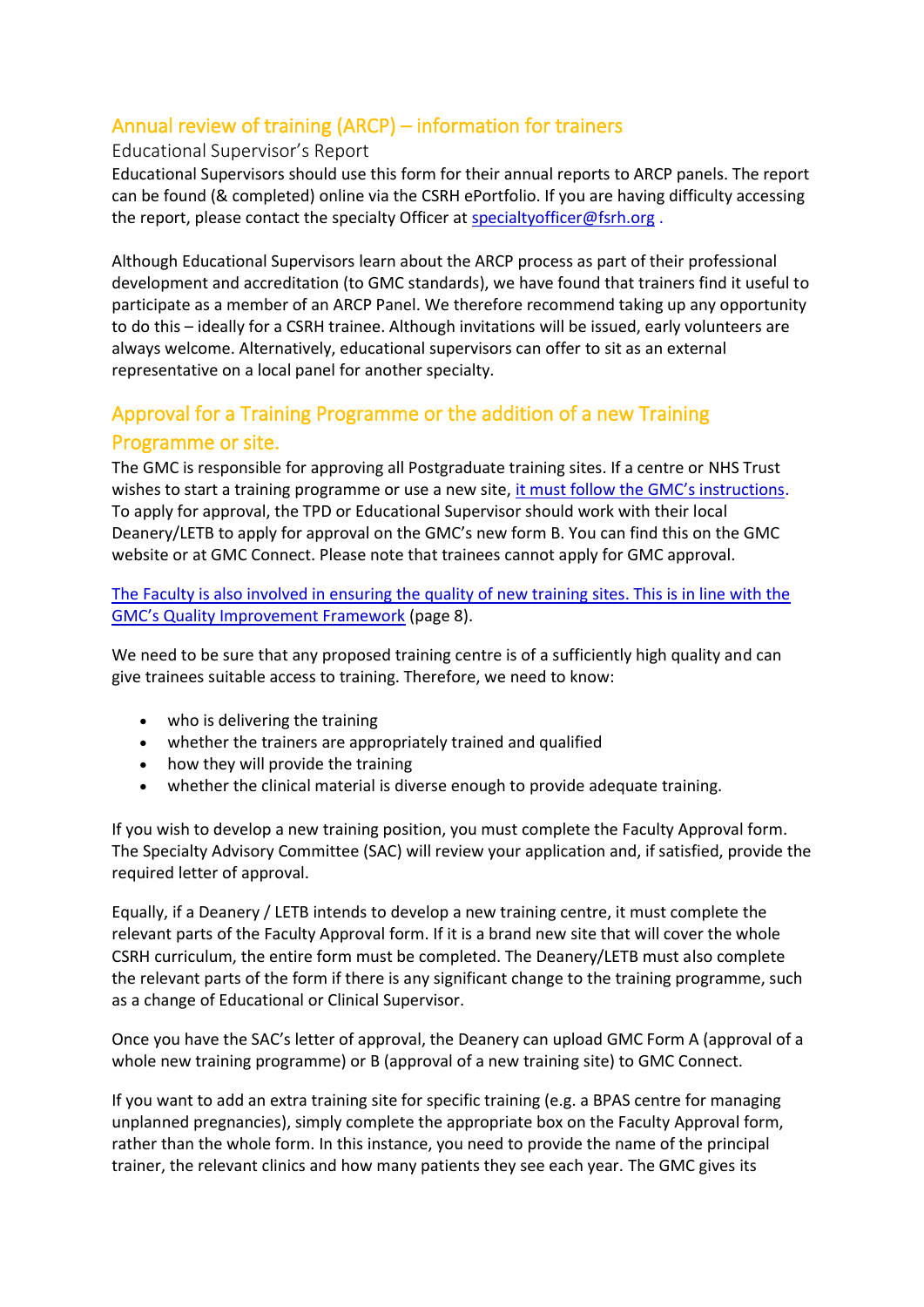approval to Local Education Providers (LEPs) for specific sites, rather than to NHS Trusts. For CSRH training, the GMC gives Programme/Deanery approval for a particular site. This means that a Trust can fill in a single GMC form B, but must include all the LEP sites, along with the ODS codes. The GMC will approve these sites, rather than the Trust itself.

[If you wish to deliver a new training position, you must complete the Faculty Approval form. The](https://www.fsrh.org/documents/training-centre-application-form-for-csrh-specialty-training/)  [Speciality Advisory Committee \(SAC\) will review your application and, if satisfied, provide the](https://www.fsrh.org/documents/training-centre-application-form-for-csrh-specialty-training/)  [required letter of approval.](https://www.fsrh.org/documents/training-centre-application-form-for-csrh-specialty-training/)

### **ODS codes**

Please make sure that you use the correct ONS (site) code for each site. You can find the relevant ODS codes on the ONS website:

### **Maximum Training Capacity (MTC)**

This is the maximum number of whole time equivalent (WTE) people that a training programme can sustain effectively. You no longer need to give the MTC in your application.

We cannot currently remove the MTC section from GMC Connect, so will list it as 0 for new programmes. For previously-approved programmes, the MTC will stay at the last reported number. This means that Deaneries/LETBs are responsible for deciding the capacity of their programmes. Postgraduate deans must ensure that their trainees receive enough work and supervision to gain the necessary competencies and complete the required assessments.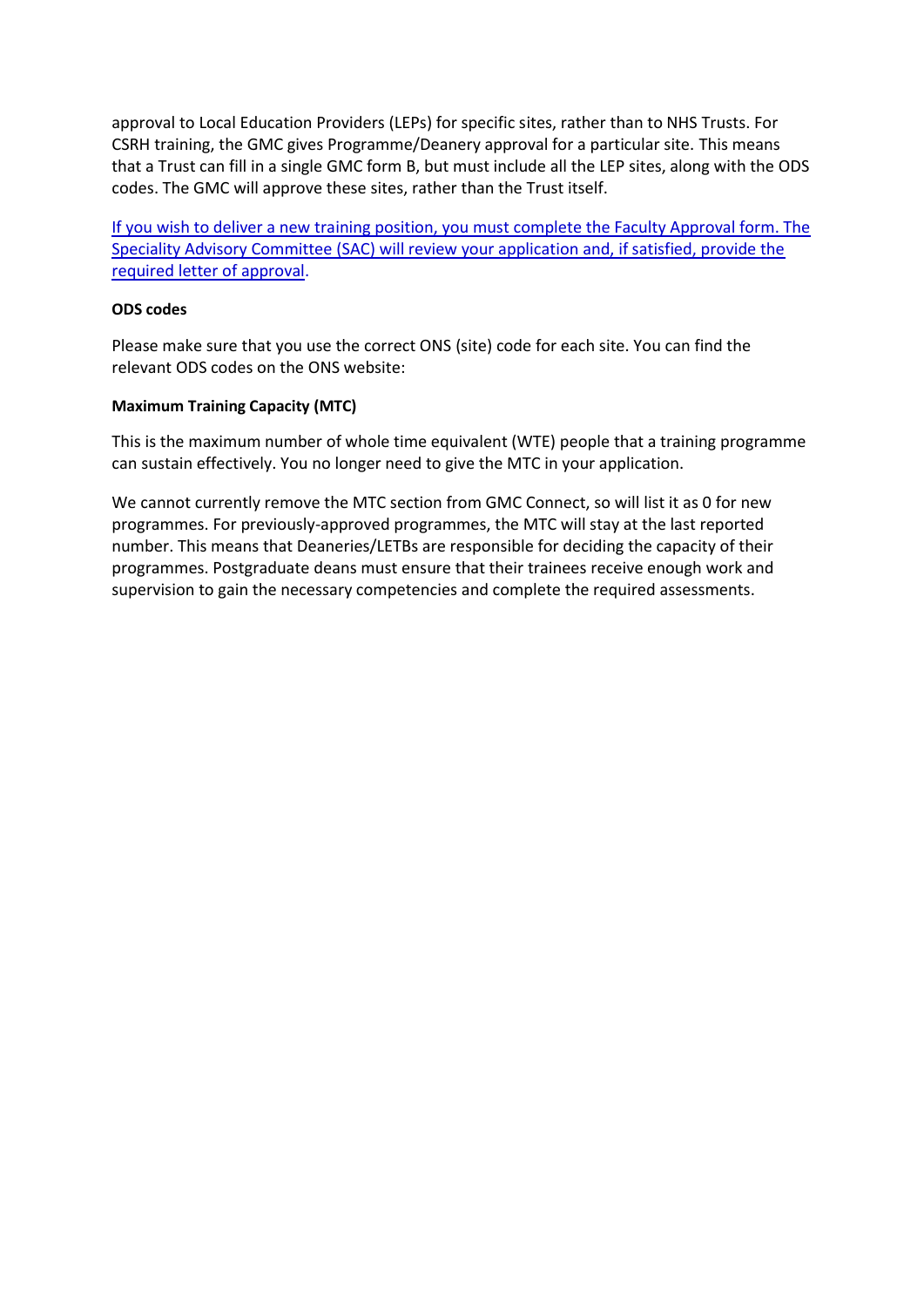# <span id="page-7-0"></span>**List of recommended Courses for the CSRH trainees**

The table provides guidance to TPDs and others to indicate which courses should be eligible for funding and study leave in line with your local arrangements. Courses available and their nature of course change over time and no one particular course is absolutely compulsory in the CSRH curriculum. However, all of those below listed as mandatory should be eligible for study leave budget without need for individual consideration, and those listed as optional are also recommended by the FSRH Specialty Advisory Committee (SAC).

Your local LETB, Deanery or Trust will offer many valuable training courses, so we encourage you to explore these.

| <b>Course</b>                                     | <b>Mandatory/optional</b> | 1                       | $\overline{2}$ | 3            | 4                         | 5            | 6                         |
|---------------------------------------------------|---------------------------|-------------------------|----------------|--------------|---------------------------|--------------|---------------------------|
| Regional and National CSRH Trainees'              | Mandatory                 | $\mathbf{X}$            | $\mathbf{x}$   | $\mathbf{x}$ | $\mathbf{x}$              | $\mathsf{X}$ | $\boldsymbol{\mathsf{x}}$ |
| <b>Meetings</b>                                   |                           |                         |                |              |                           |              |                           |
| <b>Basic Practical Skills in O&amp;G</b>          | Mandatory                 | X                       |                |              |                           |              |                           |
| Forensic (Sexual Assault) Medical                 | Mandatory                 |                         |                |              | X                         | X            |                           |
| Examiners course                                  |                           |                         |                |              |                           |              |                           |
| Courses to obtain FRT status / Educational        | Mandatory                 |                         |                | X            | X                         |              |                           |
| <b>Supervisor Status</b>                          |                           |                         |                |              |                           |              |                           |
| Simulator training (where relevant/available      | Mandatory                 | X                       |                | X            | X                         |              |                           |
| e.g. MVA/hysteroscopy/scan)                       |                           |                         |                |              |                           |              |                           |
| <b>USS Skills course</b>                          | Mandatory                 |                         | X              |              |                           |              |                           |
| Courses necessary for DFSRH (course of 5)         | Mandatory                 | $\overline{\mathsf{X}}$ |                |              |                           |              |                           |
| HR skills and Recruitment Training                | Mandatory                 |                         |                |              |                           | X            |                           |
| Research methodology / Critical appraisal         | Mandatory                 |                         | X              | X            |                           |              |                           |
| (Critical Reading)                                |                           |                         |                |              |                           |              |                           |
| <b>BMS</b> theory course                          | Mandatory                 |                         |                | X            | $\mathbf{x}$              |              |                           |
| <b>Optional</b>                                   |                           |                         |                |              |                           |              |                           |
| <b>FSRH Current Choices and Annual Scientific</b> | Optional                  | X                       | X              | X            | $\boldsymbol{\mathsf{X}}$ | X            | X                         |
| meetings                                          |                           |                         |                |              |                           |              |                           |
| <b>FSRH SSM course - Foundation Sexual</b>        | Optional                  |                         |                |              | X                         |              |                           |
| Problems (or equivalent)                          |                           |                         |                |              |                           |              |                           |
| FSRH SSM course for menopause                     | Optional                  |                         |                |              | X                         |              |                           |
| (or equivalent)                                   |                           |                         |                |              |                           |              |                           |
| BASHH STI/HIV course (modules 1-4)                | Optional                  |                         |                | X            |                           |              |                           |
| Public Health for Non-PH specialty trainees'      | Optional                  |                         |                |              | X                         | X            | X                         |
| course                                            |                           |                         |                |              |                           |              |                           |

### **StratOG**

[StratOG is the RCOG's interactive eLearning resource. It supports trainees throughout their core](https://www.rcog.org.uk/en/careers-training/resources--support-for-trainees/elearning/)  [training and helps them to prepare for the MRCOG exams.](https://www.rcog.org.uk/en/careers-training/resources--support-for-trainees/elearning/)

CSRH trainees can access StratOG at a reduced 'non-e-Portfolio' annual fee of £80.

You can access StratOG on the RCOG website, and will also receive the other benefits of RCOG membership. These include:

- quarterly mailings of (and on-line access to) 'The Obstetrician and Gynaecologist' (TOG)
- regular mailings of the College's 'Membership Matters' newsletter
- O&G Trainees' TROG newsletter, emailed three times a year
- access to the RCOG trainees' resources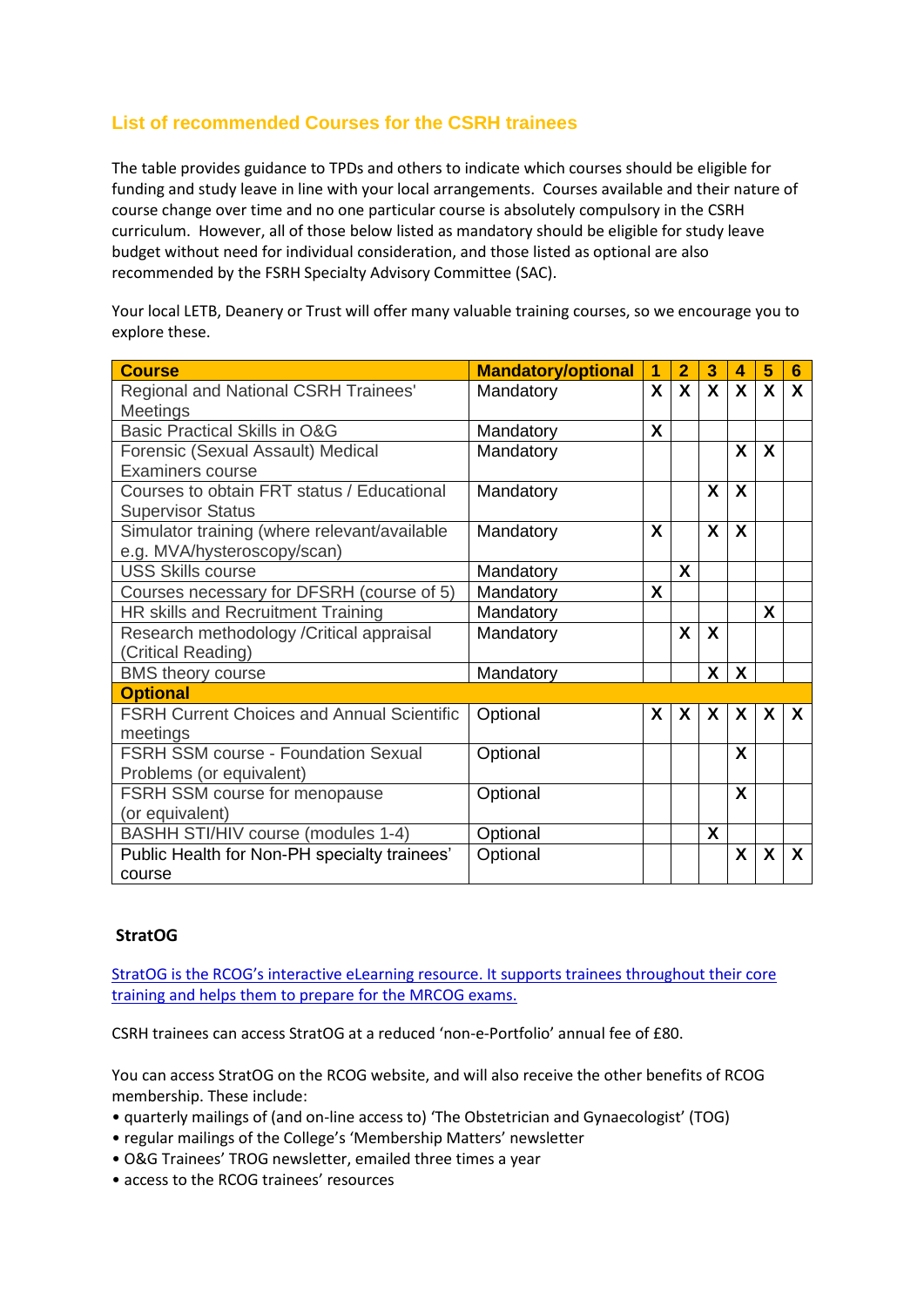- 20% discount on all Cambridge University Press Academic titles
- discounted subscription rates to 'BJOG: An International Journal of Obstetrics and Gynaecology'

### **Other organisations**

### **Society of Consultants and Lead Clinicians in Reproductive Health (SCRH)**

Any CSRH trainee can attend the annual meetings of this small membership organisation at a reduced rate. In particular, the meetings should help senior trainees develop their understanding of service development, health policy and commissioning; they will also help you develop leadership skills.

### **Faculty of Medical Leadership and Management (FMLM)**

[The FMLM was established in 2011 to raise the standard of patient care by improving medical](https://www.fmlm.ac.uk/)  [leadership.](https://www.fmlm.ac.uk/) It also works to support and develop doctors at all stages of the medical career and across all specialties. The FMLM was set up by all the medical royal colleges and faculties. It is endorsed by the Academy of Medical Royal Colleges (AoMRC).

The FMLM also runs the National Medical Director's Clinical Fellow Scheme for doctors in training, which offers high-level Out of Programme (OOP) training opportunities.

#### **British Association for Sexual Health and HIV (BASHH)**

[The British Association for Sexual Health and HIV \(BASHH\)](http://www.bashh.org/) is a membership organization which runs many useful courses and training sessions. It also produces the national guidelines on management of STIs.